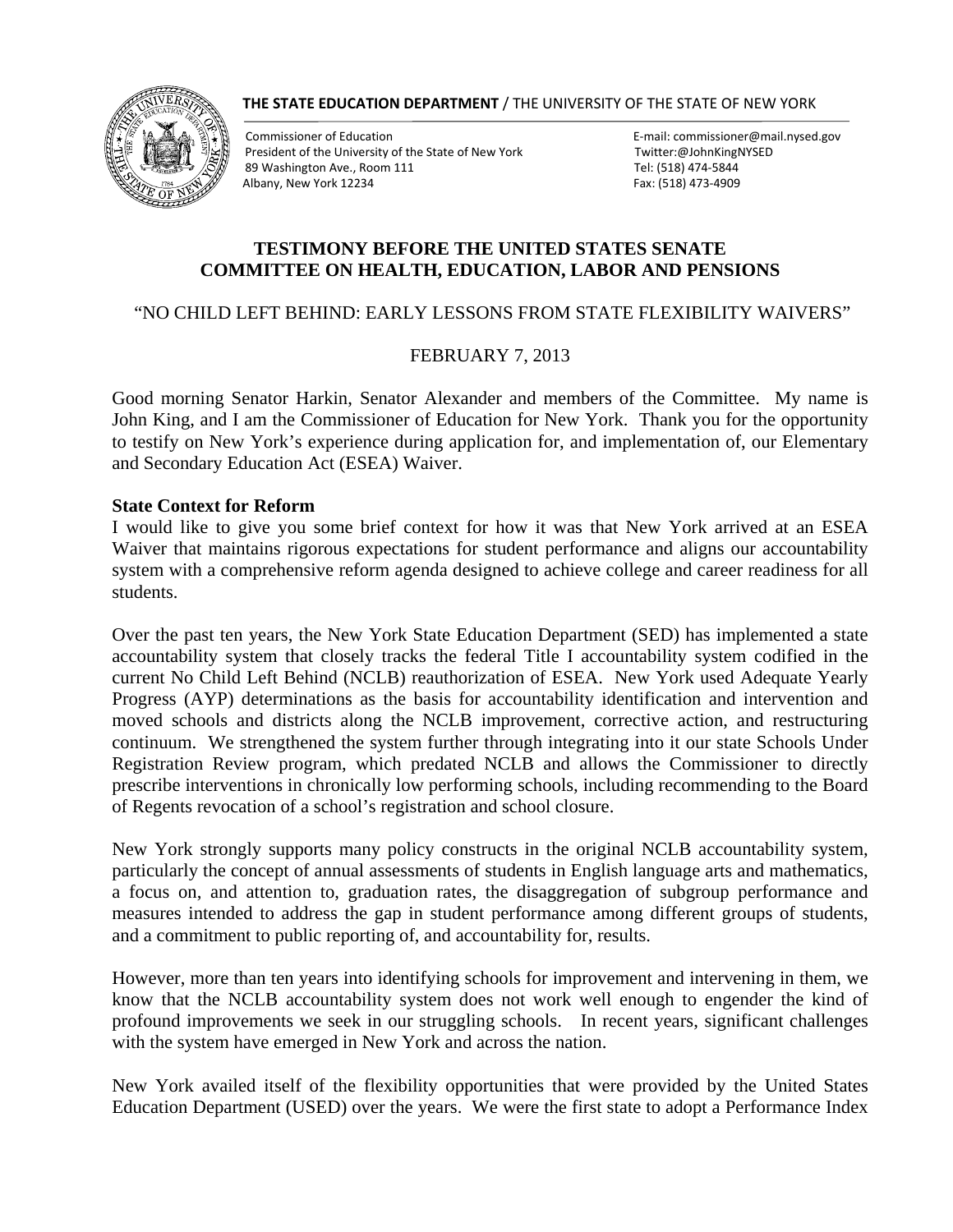and use cohort measures to track high school performance, and we were one of nine states to be approved to implement a Differentiated Accountability Pilot. However, New York was finding it increasingly difficult to keep its ESEA accountability system well aligned with the bold agenda for educational reform that the Board of Regents<sup>1</sup> established in 2009.

When the waiver initiative was announced, New York was eager to take advantage of the opportunity. The waiver's principles regarding implementation of College and Career Ready standards and assessments and its strategies to promote great teachers and leaders were well aligned with initiatives we already had under way. In addition, the ability to re-conceptualize our accountability system to better support our reform agenda was welcomed across the spectrum of educational stakeholders in New York.

### **The Regents Reform Agenda**

In 2009, the Board of Regents embarked on a Reform Agenda to ensure all our students graduate high school ready to succeed in college and careers. The key components of the Regents Reform Agenda are:

- Implementing College & Career Ready standards and developing curriculum and assessments aligned to these standards to prepare students for success in college and the workplace;
- Building instructional data systems that measure student success and provide information to teachers and principals so they can improve their practice in real time;
- Recruiting, developing, retaining and rewarding effective teachers and principals; and
- Turning around the lowest-achieving schools.

In 2010, New York was awarded nearly \$700 million in the Race to the Top (RTTT) competition. The state's educational community came together in an unprecedented partnership to support the Board of Regents comprehensive application, which was firmly aligned with the four key components of the Regents Reform Agenda.

We recognized that teachers and school leaders need a system of comprehensive support to increase student achievement, particularly in the lowest-achieving schools. Our application leveraged the state's share of RTTT to implement several key initiatives to build the capacity of educators statewide to directly support new standards, assessments, curricula and professional development resources, improved teacher and principal preparation, evaluation, and support, data driven instruction, and mechanisms to turn around our lowest-achieving schools.

After a year of training and preparation, New York's schools began to implement the most ambitious education reforms in our history. While there have certainly been challenges, we have made significant progress towards meeting our goals, and we are confident that the Regents Reform

<sup>1</sup> <sup>1</sup> New York's State Education Department is governed by an independent Board of Regents comprised of 17 members elected by the legislature, with 13 members elected from each of the state's Judicial Districts, and 4 members elected at-large.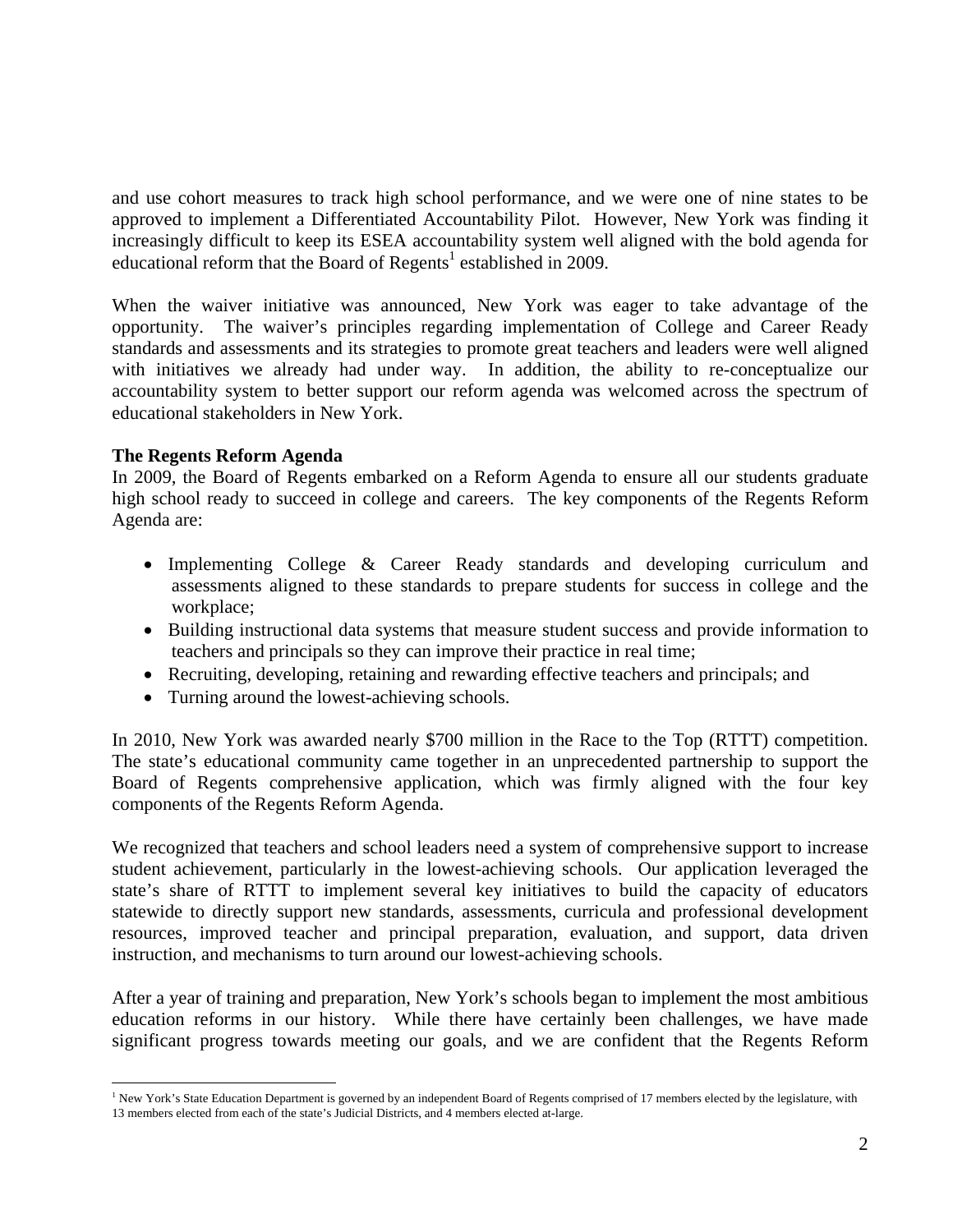Agenda, which underlies the implementation of RTTT, will build the capacity of school districts to ensure that students graduate our schools ready for college and careers.

## **College & Career Ready Standards**

New York is one of 45 states plus the District of Columbia and Department of Defense schools to adopt the Common Core. As you know, these standards are the first to be *backmapped* grade-bygrade from the skills a student needs at high school graduation to be ready for college and career all the way back to kindergarten. The Regents have further mapped these standards back to prekindergarten.

Although in New York curriculum and professional development have traditionally been a local school district responsibility, SED is providing our schools with the tools and training resources they need to implement the Common Core, and we are – for the first time – developing P-12 English language arts and mathematics curricula as free and optional resources for educators.

In addition to these resources, we have created **EngageNY.org**, a website we developed that provides access to the unprecedented range of professional development materials we provide on each critical component of the Regents Reform Agenda, including many materials dedicated to classroom implementation of the Common Core. To date, we have had more than 11 million page views on **EngageNY.org**, and the site has become a model for the nation.

We have also leveraged RTTT to deploy Network Teams – teams of local experts in curriculum, assessment, and data analysis – to build capacity to sustain the reforms. Network Teams work in close partnership with districts and schools to build the capacity of educators around our schoolbased initiatives.

Beginning in Spring 2012, SED launched the Bilingual Common Core Initiative to develop new English as a Second Language and Native Language Arts Standards aligned to the Common Core. As a result of this process, we are developing New Language Arts Progressions and Home Language Arts Progressions for every Common Core Standard in every grade.

We are also changing how teachers and principals are certified to ensure that new educators have the skills required by the Common Core and today's diverse classrooms. For example, we have adopted a new performance-based certification exam modeled on National Board Certification and we are designing new and more rigorous Content Specialty Tests aligned to the Common Core to assess new teachers' mastery of knowledge in the content areas they will be teaching.

### **Teacher and Leaders**

In the context of our successful 2010 RTTT application, New York enacted a statutory framework for teacher and principal evaluations, which we called Annual Professional Performance Reviews (APPR). The law required school districts and local collective bargaining units to establish local evaluation plans in accordance with guidelines established in law. In 2012, a new, more rigorous teacher and principal evaluation system was enacted that built on the structure of the 2010 evaluation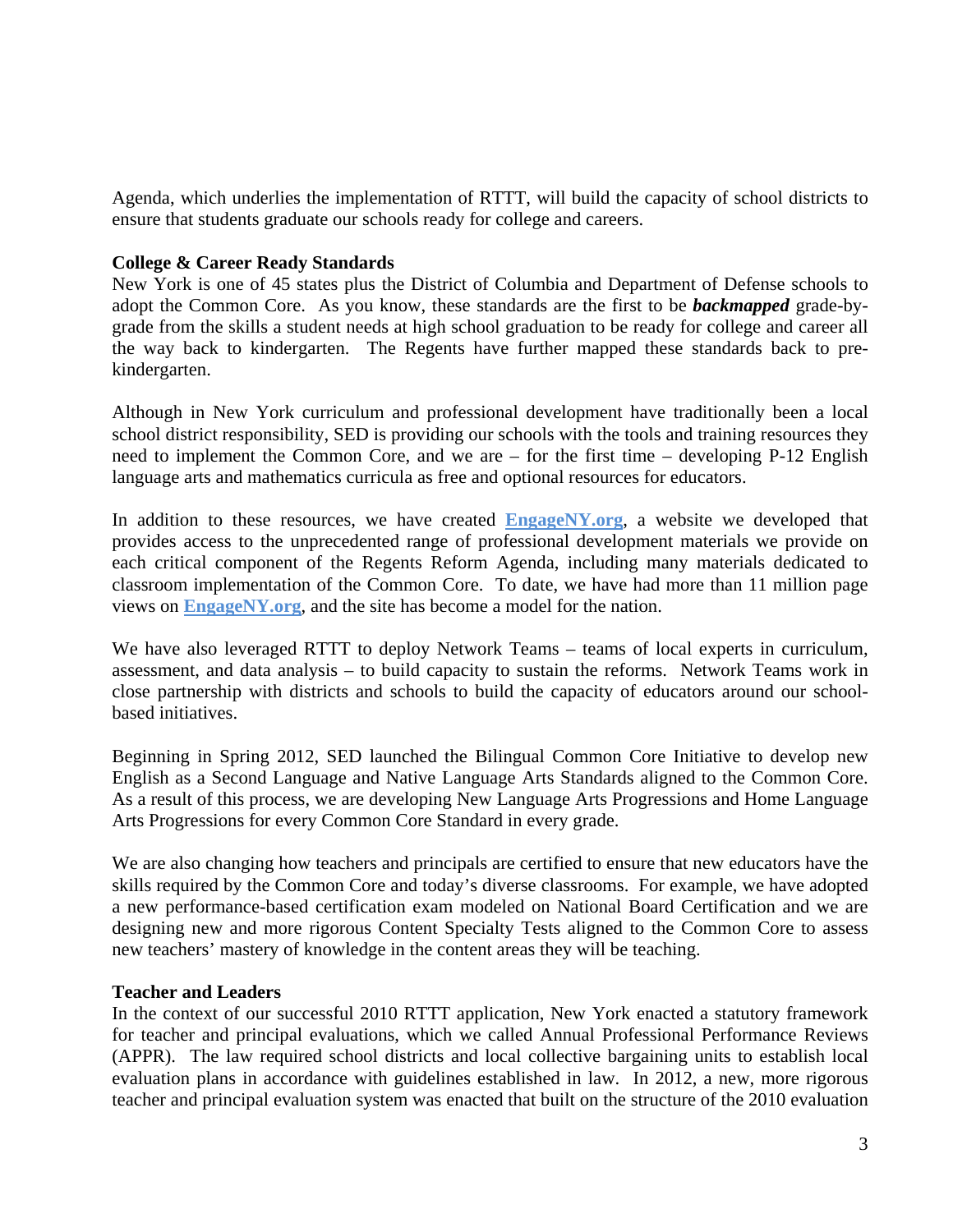law. Teachers and leaders evaluated under the evaluation system receive composite scores on a 100 point scale, which includes 20 percent for student growth on state assessments; 20 percent for student performance on locally selected measures; and 60 percent for other sources of evidence, such as observations, rubrics, and parent/student surveys.

Two key features of our evaluation system are:

- The evaluation system is based on multiple measures of how educators support student learning, including student performance outcomes as well as observations of teaching practice by trained evaluators; and
- It is designed to provide educators regular, meaningful feedback to support continuous improvement.

Districts and collective bargaining units must negotiate evaluation plans, and plans compliant with the evaluation law and regulations are approved by the Department after a thorough review. In addition, a provision in last year's state budget made increases in state aid to school districts – which amount to approximately four percent – subject to SED approval of a negotiated APPR plan.<sup>2</sup> By January 17, 2013 – the deadline for plan approval - 685 out of 691 districts, more than 99 percent of the state's school districts, had complied and now are beginning implementation of an evaluation system. Unfortunately, the state's largest school district, New York City, was one of six districts that did not meet the deadline. The Governor and legislative leadership have committed to empower SED to resolve the differences between labor and management to establish a default evaluation system for New York City if a negotiated agreement cannot be reached.

While challenging to implement in this fiscal environment, we believe there are opportunities for districts to better align use of Title IIA funds to support teacher and principal effectiveness in the context of the evaluation system and for implementation of the Common Core.

### **New York's ESEA Waiver**

When SED sought approval from the Regents to submit an ESEA flexibility Waiver application, we did so not seeking to decrease the levels of accountability for districts and schools, but rather to ensure that interventions and supports would be anchored to the more rigorous standard of college and career readiness.

As described previously, the Reform Agenda adopted by the Regents had already begun to address many of the principles that the Secretary and United States Education Department established for approval of a waiver. For example, we had adopted and had an implementation plan for College  $\&$ Career Ready standards, and the state's new teacher and principal evaluation system included student growth as a significant factor.

As SED began to prepare the Waiver, the Regents adopted 10 key Guiding Principles to inform development of the application:

 2 The 2013-14 proposed state budget includes a provision that would continue to tie increases in state school aid to approval of a teacher and principal evaluation plan.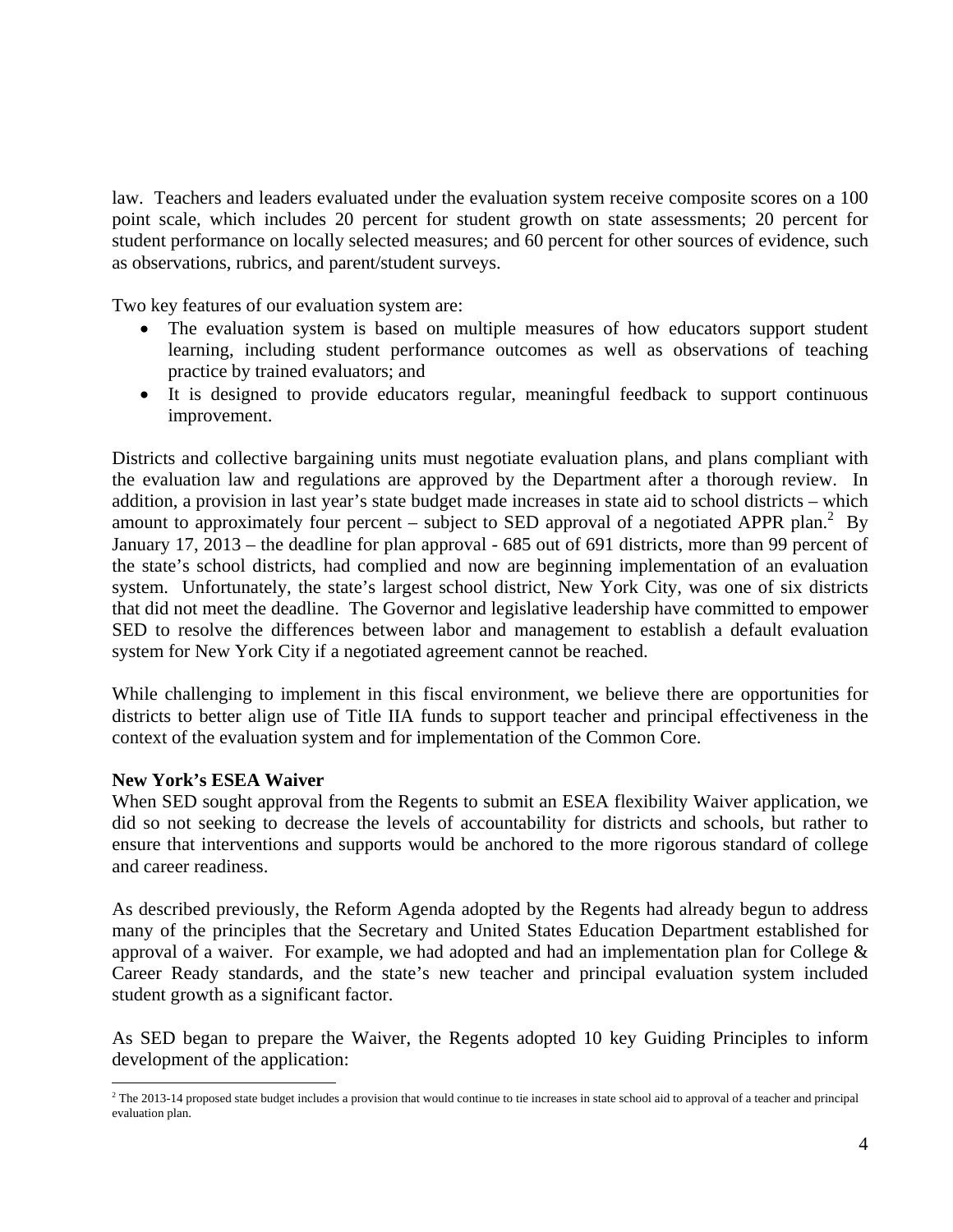- Accountability Based on College and Career Standards: Ensure that all school districts are making acceptable progress towards having all students achieve college and career ready standards;
- *Measures Aligned to the Common Core:* Base accountability on a broad set of measures aligned to the Common Core standards, including proficiency and growth in English language arts, mathematics, and graduation rates;
- *Use of Both Student Achievement and Growth:* Use determinations of both student growth and proficiency to measure teacher, principal, school, and district performance;
- *Fair, Accurate and Meaningful Data:* Report data in a way that is clear and meaningful to educators, parents, and the public;
- *Identification of High and Low-Performing Schools:* Identify, in addition to focus and priority schools, other schools in need of improvement as well as schools that are highest performing and high progress;
- *Effective Interventions and Supports:* Enable substantial positive change, including dramatic changes in teaching and learning and school culture in the lowest performing schools;
- *Timely, accessible and actionable reporting:* Students, families, educators, principals, policymakers, and the public should be provided information that can be used to identify and replicate best practices, recognize and correct deficiencies, and continuously improve performance;
- *Addressing Unique Circumstances:* Set standards of accountability that recognize on a caseby-case basis, consistent with provisions of ESEA, the special circumstances of students, schools, and districts;
- Alignment of Accountability Across Levels: Align aspects of the accountability system across all levels—from student, to school staff and principal, to district accountability, including the superintendent and school board; and
- *Single Unified System:* Support a single unified system designed to ensure that all students can achieve college and career ready standards.

I want to focus now on some key components of the Waiver application.

# Alignment in the Accountability System

At the end of the last school year, New York sunset the prior accountability continuum of schools and districts in improvement, corrective action, and restructuring based on failure to make Adequate Yearly Progress. We welcomed the ability to take this action because too many schools were identified for intervention under the NCLB system. We believe that half of all schools in the state would have been captured in accountability status based on 2011-12 results, and by the end of next year, nearly all schools in State would have been identified. Identification of such a large number of schools would have made SED's efforts to support school improvement too diffuse to be meaningful.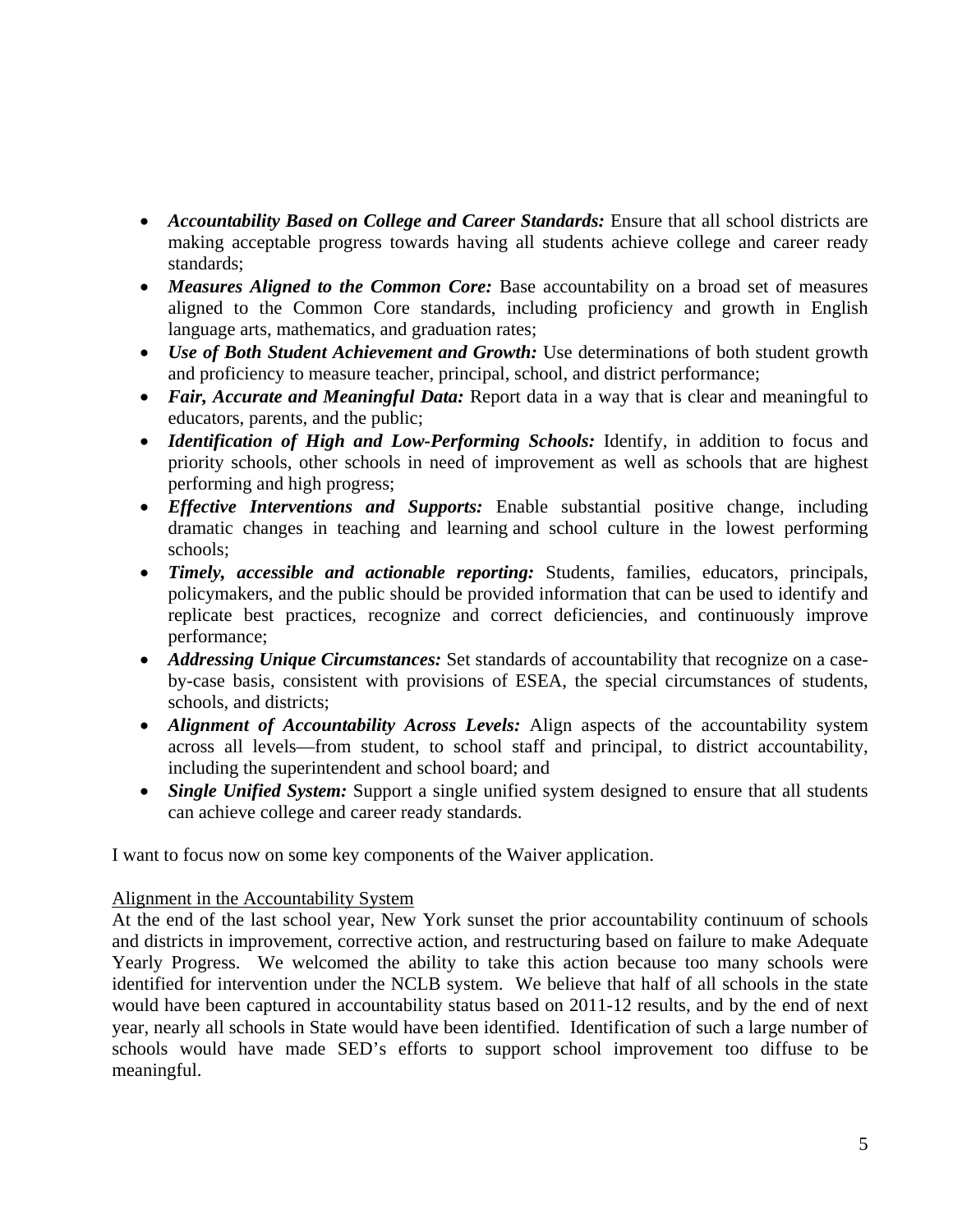Pursuant to the waiver, we adopted USED's school performance categories and identified five percent of the schools in the state as Priority schools and ten percent as Focus schools. Priority schools are the lowest performing in the state based on combined English language arts and mathematics performance that are either not showing improvement or have had graduation rates below 60 percent in previous years. SED will require these schools to implement whole school reform and re-design approaches that fully incorporate federal school turnaround requirements. Although the ESEA waiver requires that the percent of schools identified as Priority and Focus be based on the total number of Title I schools in the State, we chose to identify a larger number of schools by basing our computation on the total number of Title I and Non-Title I schools in the state.

One unique element of New York's waiver is our identification of "Focus Districts," which are those districts in the state that either have the lowest achieving students or the lowest graduation rates for a particular student group. Districts with one or more Priority schools are automatically designated Focus districts. Within these districts, Focus schools are those that are lowest performing or have the lowest graduation rates for subgroups for which the district was identified. By grouping and targeting these districts, we can direct supports to the districts and foster systemic change.

SED used an RTTT grant program to further support the schools identified through the Waiver as needing support and interventions. The Systemic Supports for District and School Turnaround grant provided opportunities for SIG districts or districts with Priority Schools to partner with support organizations to build district-level support structures, build district capacity to implement turnaround plans, and streamline existing turnaround efforts.

New York continues to make performance of English language learners and students with disabilities a cornerstone of its accountability system. We have made several revisions to how we incorporate the performance of these groups into our accountability system, including, for example, aligning our ESEA and Individuals with Disabilities Education Act (IDEA) accountability systems so that districts that are Focus Districts for the students with disabilities subgroup are also identified as Districts in Need of Assistance or Intervention under IDEA.

# Student Growth

In addition to streamlining the state's accountability system and eliminating the previous identification categories, the Waiver application provided us the opportunity to expand our definition of AYP and AMO to add student growth measures, rather than only absolute performance, and enabled us to recognize schools in which students are making good progress toward meeting standards of college and career readiness.

Prior to the waiver, schools and districts were held to the standard of having all students proficient on state assessments in English language arts and mathematics by 2014. The Waiver allowed us to set new realistic timelines and ambitious trajectories for schools and districts to demonstrate they are increasing the percentage of students who are on track to college and career readiness while closing achievement gaps among student groups.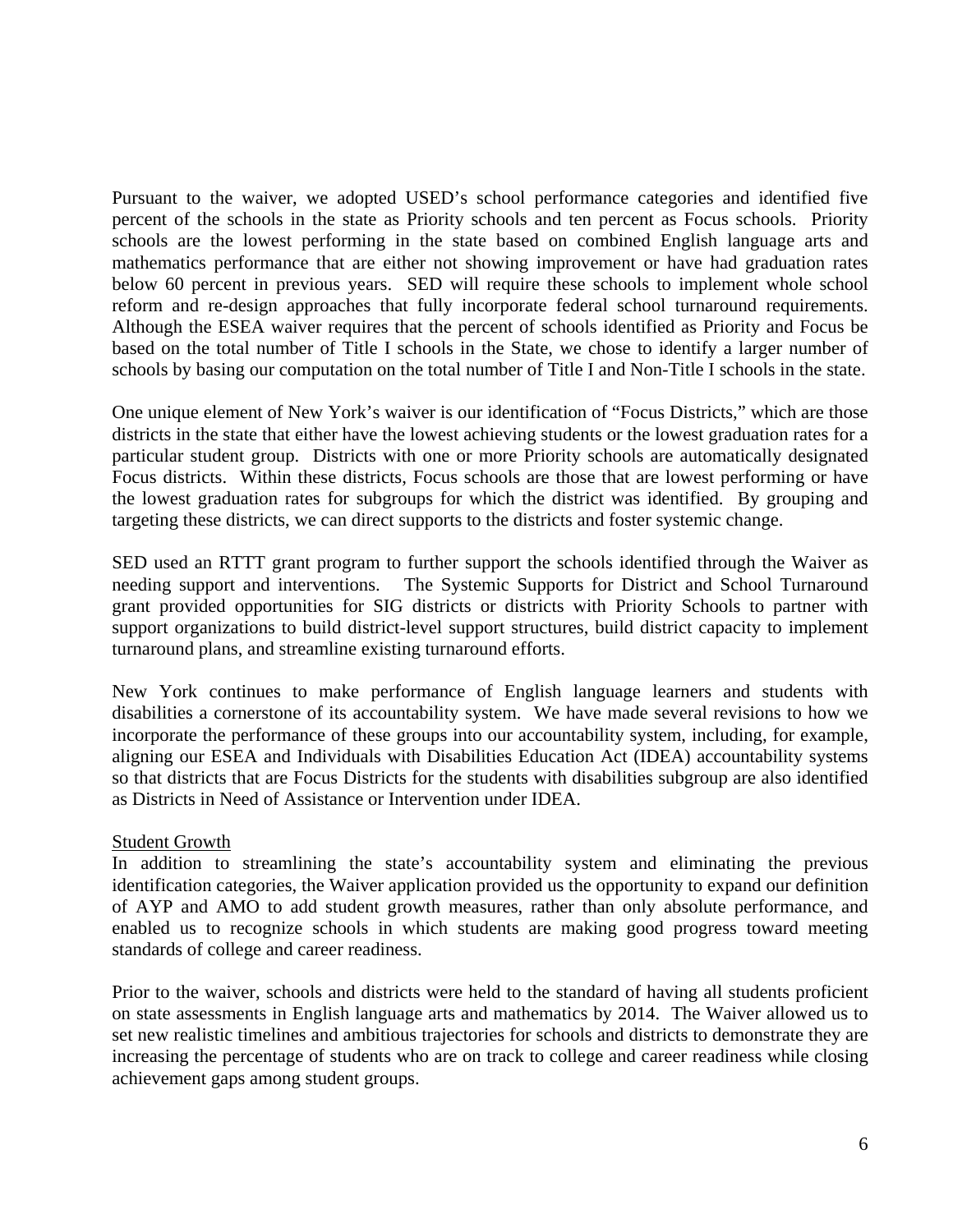At the elementary and middle school level New York has replaced the 2013-14 "proficiency for all" standard in English language arts and mathematics. By school year 2016-17, our goal is to reduce by 50 percent the percentage of students in each subgroup who are not proficient – as measured against a college and career standard – or not on track to becoming proficient within three years or by grade eight, whichever is earliest. While each subgroup has a different starting point based on its 2010-11 baseline performance, the lower the starting point of a group, the greater the percentage of students who must be moved from not meeting a college and career ready standard to meeting or being on track to meet this more rigorous standard.

New York has developed growth metrics for elementary and middle level English language arts and mathematics for students with disabilities and English language learners that allow the state to determine how well districts and schools are performing with these populations compared to statewide averages. We also continue to make AYP determinations for these groups of students – so if a school fails to make AYP for three consecutive years for the same disaggregated group on the same accountability measure the district must develop a Local Assistance Plan for the school to improve the group's performance. Our Waiver also raises the bar at the high school level for the performance students with disabilities must achieve in order for districts to be credited under the accountability system.

Before the Waiver, New York identified schools and districts without regard to whether students were showing sufficient growth. We are now able to distinguish schools in which student rates of proficiency are low but student annual growth rates are high. This allows the state to better and more intensely target the schools that need interventions the most. In addition, by using the more rigorous college and career readiness standards, we are holding our schools and districts to higher expectations and we are focusing on those schools and districts that are not graduating students who are prepared to succeed in the  $21<sup>st</sup>$  century global economy.

### School and Principal Accountability

The Waiver gave us the opportunity to incorporate growth into our judgment about school performance at the elementary and middle school level. By doing so, we can achieve greater alignment between accountability decisions we make about schools and our use of growth as part of our principal evaluation system.

Absent this change, our institutional accountability would have been a status model (i.e., whether students are achieving proficiency) while the state component of the principal evaluation system would have been based entirely on a growth metric, creating greater possibilities for divergence in our judgments about principals and the schools they lead.

# Flexibility

The Waiver provides districts with the flexibility to redirect resources to implement whole school reform models in the state's Priority schools and increased flexibility to implement effective extended learning time programs in collaboration with community partners.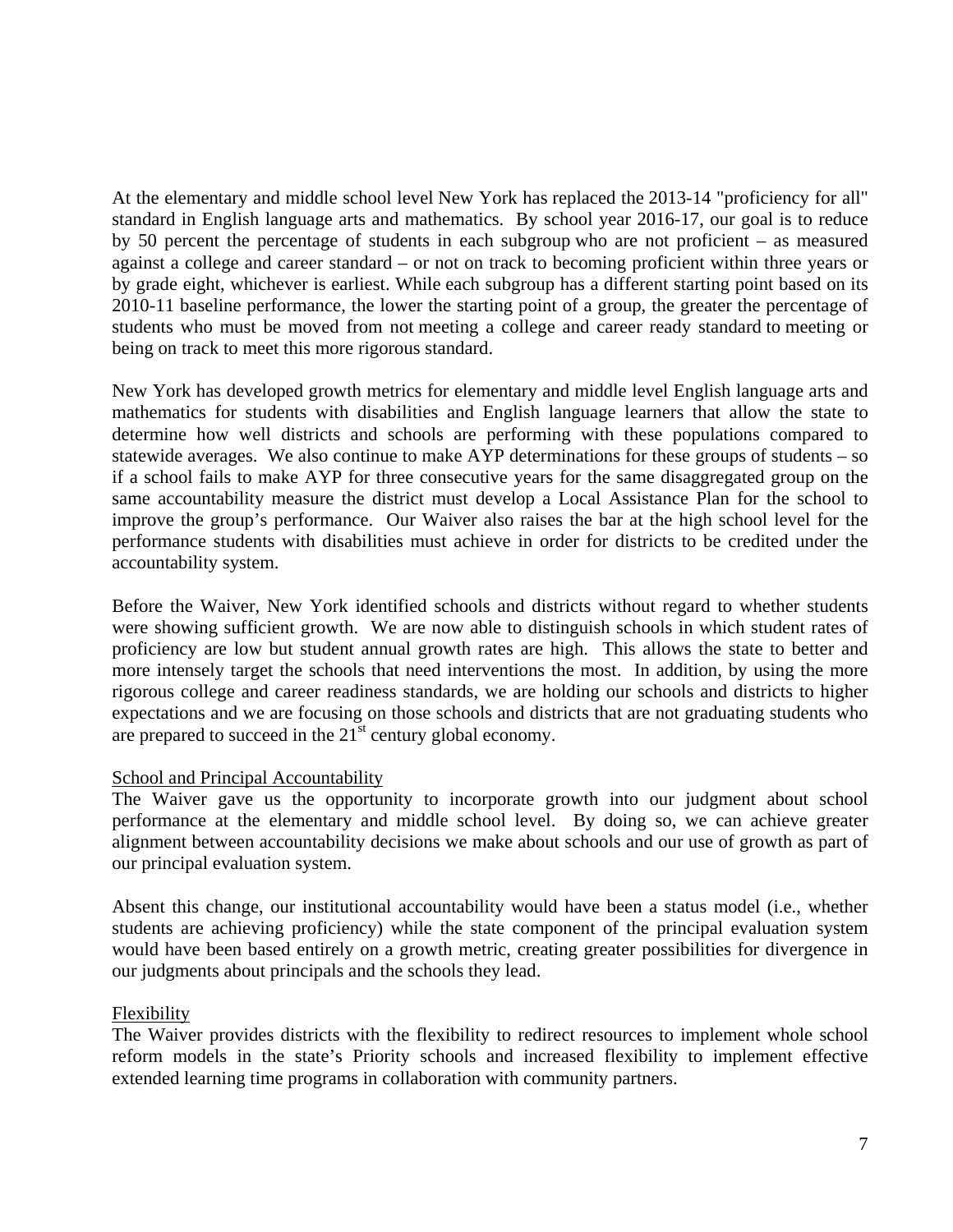In addition, SED eliminated previous rules for set-asides and replaced them with new set-asides. The new rules require districts to set-aside between 5 and 15 percent of their federal allocations for Titles I, IIA and III (if identified for the performance of English language learners) to provide state approved programs and services, and an additional one percent to support parent involvement and engagement activities in Priority and Focus schools. While districts may choose to offer Supplemental Education Services (SES), the waiver allows districts to redirect these funds to implement a broad array of programs in Priority and Focus schools, with a particular emphasis on Extended Learning Time opportunities in Priority schools.

### Alignment to Other Key Reform Efforts

The approved Waiver is closely aligned with the Regents Reform Agenda and our RTTT grant. Because of this close alignment, the provisions of the Waiver provided another critical tool to help New York achieve its goal of graduating students college and career ready.

As I have described, two key areas of alignment are implementation of the college and career readiness standards and teacher and principal evaluations. SED was able to further leverage these initiatives through the Waiver. For example, we removed the requirement that all students must be proficient in English language arts and mathematics by 2013-14, and we recalibrated high school metrics so that proficiency could be defined as achieving not merely the standards for high school graduation, but rather the standards for college and career readiness.

In addition, SED leveraged the Waiver's teacher and principal evaluation requirements to complement work already underway. Along with the requirement enacted in the state budget that tied state school aid increases to approved negotiated evaluation plans, we have similar requirements on RTTT and other funding opportunities.

Another key leverage point was the creation of a new, common, and robust schools and district review process connected to a single tool, the Diagnostic Tool for School and District Effectiveness, which compares a school and district's practices to the optimal conditions of learning. We appoint Integrated Intervention Teams each year to conduct on-site diagnostic district and school reviews of selected Priority and Focus schools.

The flexibility Waiver application gave New York the opportunity to clarify and reinforce accountability expectations for the State's public charter schools. We used the Waiver to make clear that public charter schools operate under strict performance charter contracts with their authorizers, and that they will be publically identified for performance like all other traditional district schools in the state. Under the NCLB accountability system, many state education agencies and authorizers across the country have allowed public charter schools to evade accountability for low performance by moving low performing charters through a progressive identification system, allowing for "school improvement plans," and executing multiple, often conflicting, compliance-based monitoring and oversight events. New York utilized the Waiver to codify that state authorizers hold their schools accountable against rigorous outcomes-based academic and operational performance standards and that failing public charter schools in the state cannot hide in the state accountability system. The